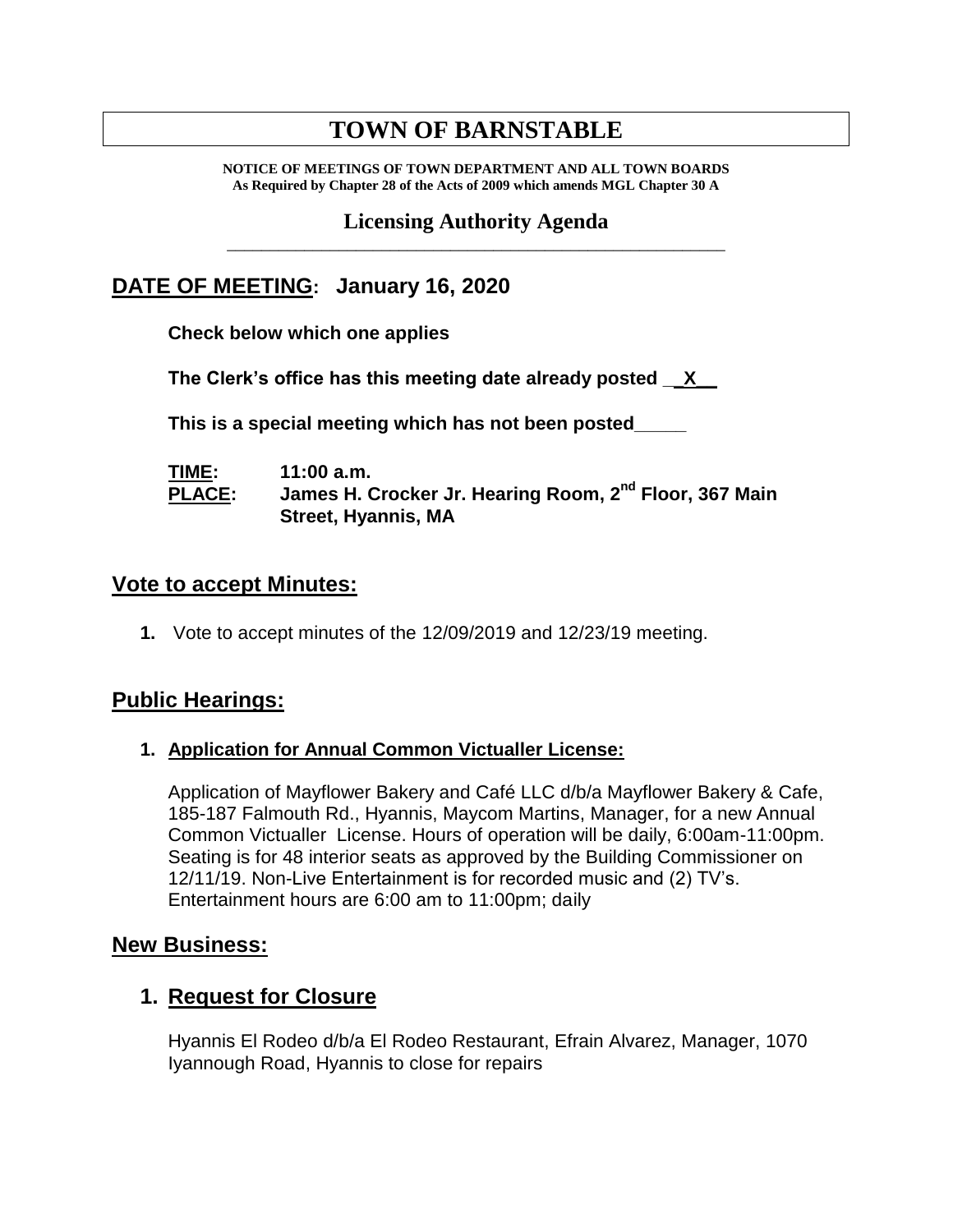# **2. Further discussion and consideration of adopting alternative penalties for underage compliance check violations; Officer Therese Gallant**

**1. Consent Agenda:**

# **Licensing Division Updates:**

**\_\_\_\_\_\_\_\_\_\_\_\_\_\_\_\_\_\_\_\_\_\_\_\_\_\_\_\_\_\_\_\_\_\_\_\_\_\_\_\_**

- **1. Licensing Department updates –**
- **2. Police Department updates-**
	- **• Matters not reasonably anticipated by the Chair**

**The list of matters, are those reasonably anticipated by the president/chair, which may be discussed at the meeting. Not all items listed may in fact be discussed and other items not listed may in fact be discussed and other items not listed may also be brought up for discussion to the extent permitted by law. It is possible that if it so votes, the sub-committee may go into executive session. For your information the section of the M.G.L. that pertains to postings of meetings is as follows: Except in an emergency, in addition to any notice otherwise required by law, a public body shall post notice of every meeting at least 48 hours prior to such meeting, excluding Saturdays, Sundays and legal holidays. In an emergency, a public body shall post notice as soon as reasonably possible prior to such meeting. Notice shall be printed in a legible, easily understandable format and shall contain: the date, time and place of such meeting and a listing of topics that the chair reasonably anticipates will be discussed at the meeting. Meetings of a local public body, notice shall be filed with the municipal clerk, and posted in a manner conspicuously visible to the public at all hours**

# **Town of Barnstable**

**Licensing Authority 200 Main Street Hyannis, MA 02601 www.town.barnstable.ma.us**

Telephone: (508) 862-4674 Fax: (508) 778-2412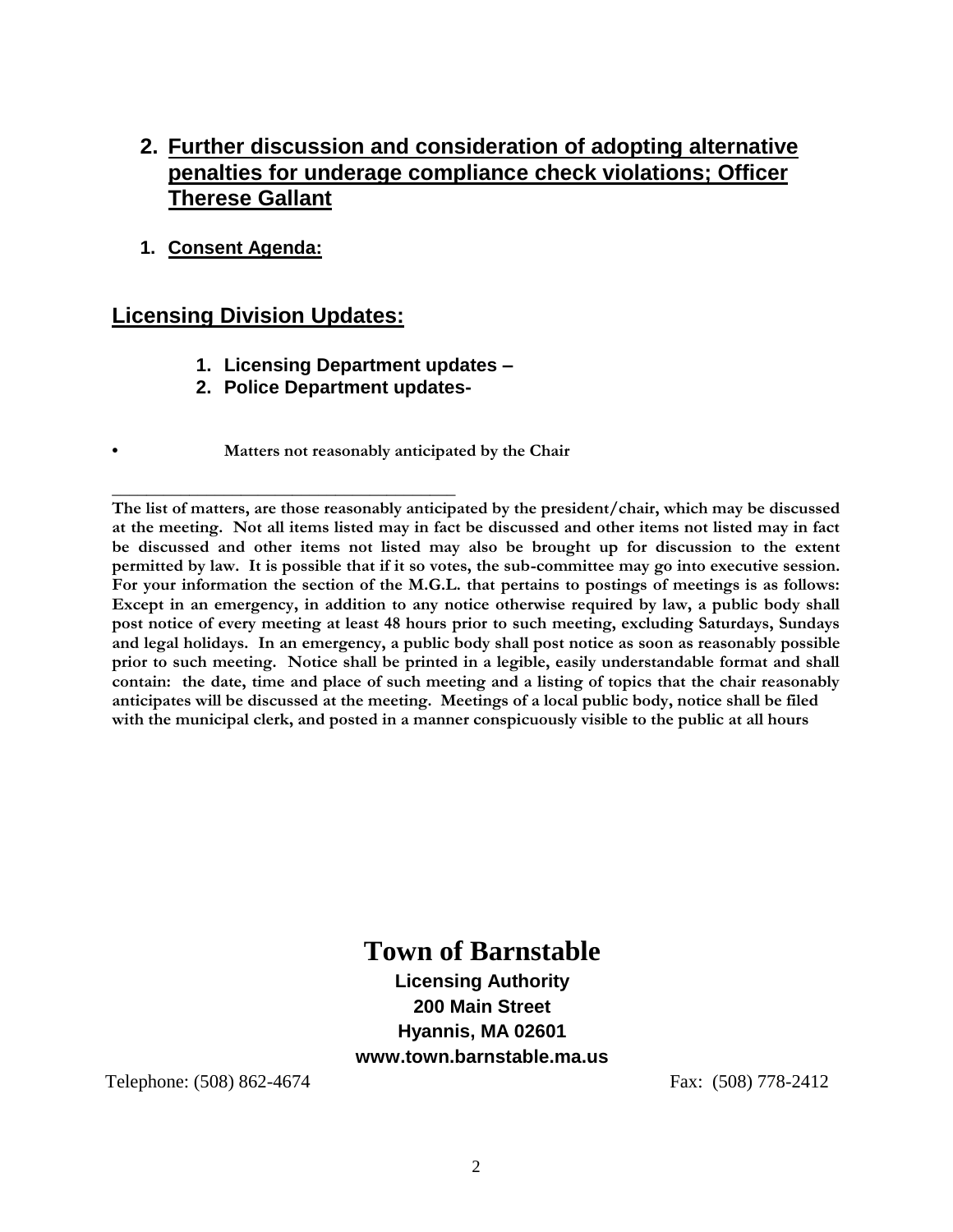# **BARNSTABLE LICENSING AUTHORITY CONSENT AGENDA January 16, 2020**

### **1. Hyannis Yacht Club, 490 Ocean Street Hyannis, 02601**

Request to close January 2, 2020 - January 14, 2020 for cleaning and maintenance. Hyannis Yacht Club will reopen January 15<sup>th</sup> with limited hours on Tuesday-Saturday until February 26<sup>th</sup> at which point will resume normal operational hours.

### **2. Colombo's Café Inc. d/b/a Colombo's Cafe & Pastries, 544 Main Street, Hyannis, 02601**

Request to serve alcoholic beverages on Sundays at 10:30 AM

### **3. Application for a One Day All Alcohol License:**

Application of Stacie Hevener on behalf of Marstons Mills Library for a One Day All Alcohol License for the Marstons Mills Library Trivia Night event. The event will be held at Liberty Hall, 2150 Main Street, Marstons Mills on January 25, 2020 from 7:00pm-8:30pm

### **4. Application for a One Day Live Entertainment License:**

Application of Natale Judge on behalf of Barnstable Celebration for a One Day Entertainment License for the Benefit Concert for BHS Celebration 2020. The event is to take place at the Barnstable Performing Arts Center, 744 West Main Street, Hyannis on February 8, 2020 at 7:30 PM. Entertainment to include a (4) piece band.

### **Renewals:**

### **Lodging House Licenses:**

**1. 324-049** Summerwinds of Hyannis, 511 Ocean Street, Hyannis

### **Class II Auto Dealer Licenses:**

**1**. **327-061** All Motors Auto Sales, 66 Barnstable Road, Hyannis